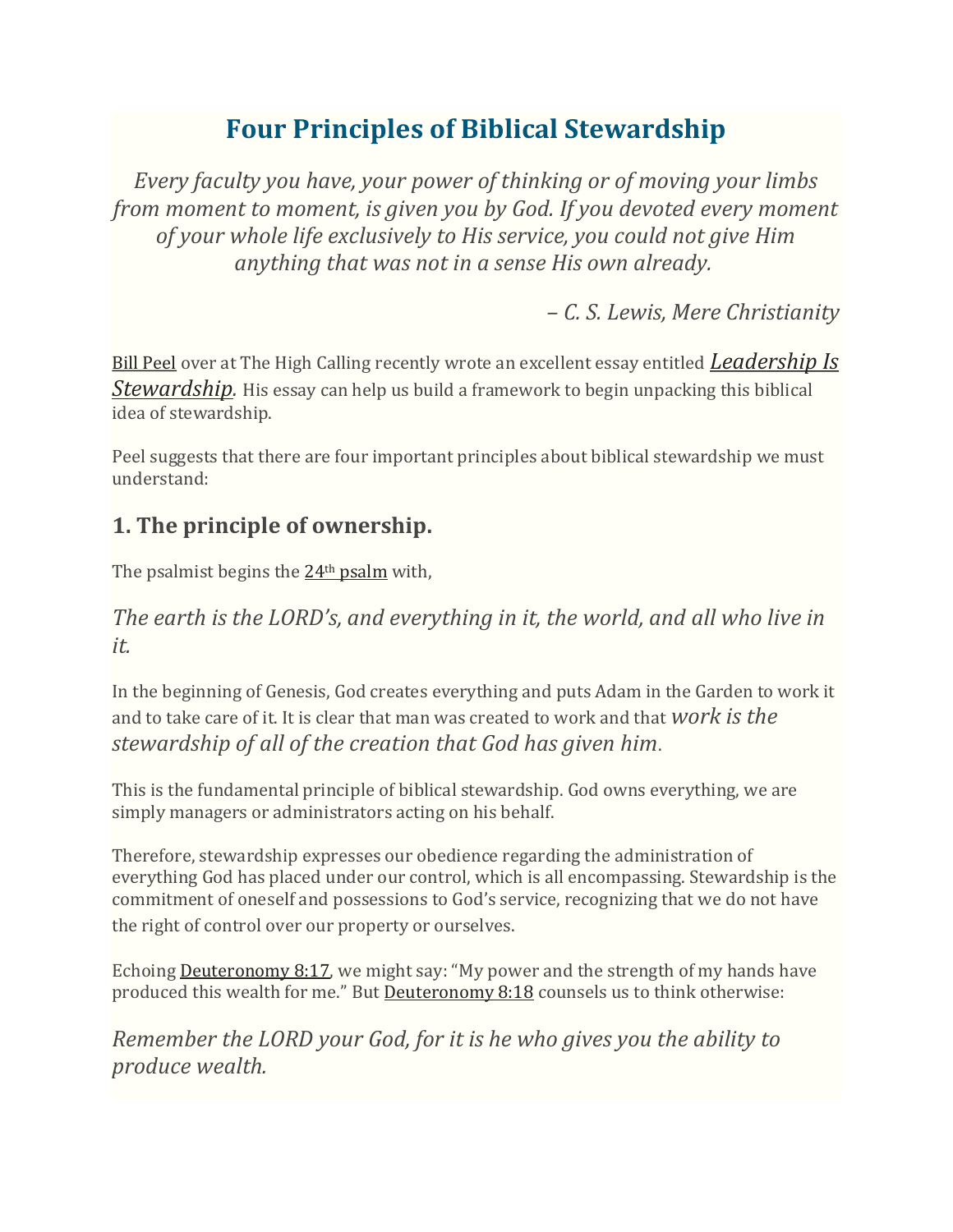#### 2. The principle of responsibility.

In explaining responsibility, Peel writes,

Although God gives us "all things richly to enjoy," nothing is ours. Nothing really belongs to us. God owns everything; we're responsible for how we treat it and what we do with it. While we complain about our rights here on earth, the Bible constantly asks, What about your responsibilities? Owners have rights; stewards have responsibilities.

We are called as God's stewards to manage that which belongs to God. While God has graciously entrusted us with the care, development, and enjoyment of everything he owns as his stewards, we are responsible to manage his holdings well and according to his desires and purposes.

### 3. The principle of accountability.

A steward is one who manages the possessions of another. We are all stewards of the resources, abilities and opportunities that God has entrusted to our care, and one day each one of us will be called to give an account for how we have managed what the Master has given us.

This is the maxim taught by the Parable of the Talents. God has entrusted authority over the creation to us and we are not allowed to rule over it as we see fit. We are called to exercise our dominion under the watchful eye of the Creator managing his creation in accord with the principles he has established.

Like the servants in the Parable of the Talents, we will be called to give an account of how we have administered everything we have been given, including our time, money, abilities, information, wisdom, relationships, and authority.

We will all give account to the rightful owner as to how well we managed the things he has entrusted to us.

### 4. The principle of reward.

In Colossians 3:23-24 Paul writes:

Whatever you do, work at it with all your heart, as working for the Lord, not for men, since you know that you will receive an inheritance from the Lord as a reward. It is the Lord Christ you are serving.